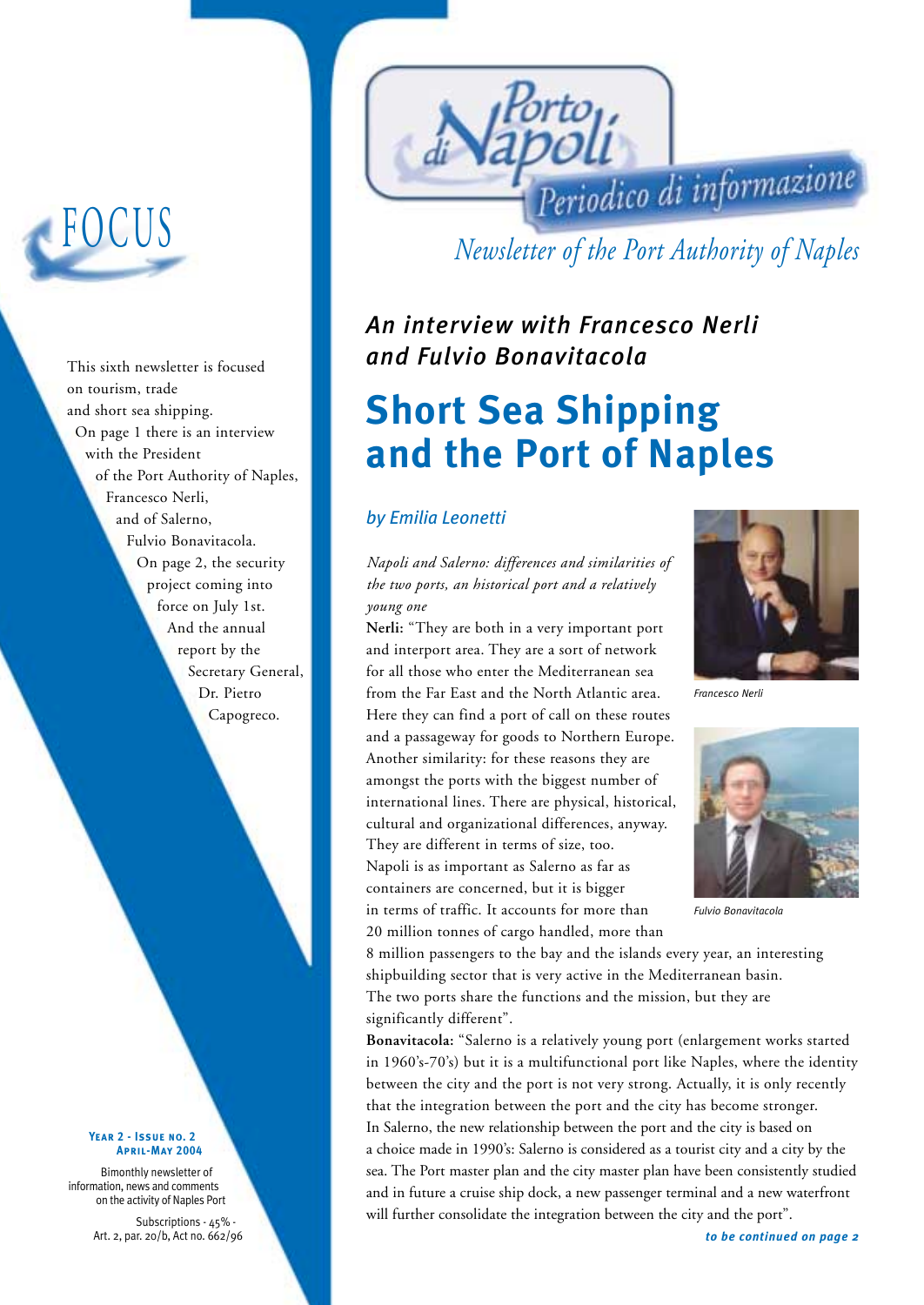#### *from page 1*

*In terms of container traffic, Salerno is doing better than Naples in the first months of 2004. Why?*

**Nerli:** "The container terminal in Salerno is not smaller than Naples terminal. Moreover, the problem is that in Naples some custom procedure checks have taken place that have slowed down the container flow especially from South East Asia for six-seven months and there has been a temporary decrease in the Conateco terminal. However a reversal in this trend is expected in the forthcoming weeks: containers are coming back and will get to the levels of the past.

It is not that Salerno has taken traffic from Naples: Naples traffic has gone elsewhere. Actually, I believe that the two ports can be integrated on the market. There is no problem of territorial competition. The two ports shall keep on developing as they do so that they will be able to stand the growth in traffics due to both globalization and the enlargement of the free trade area in 2010.

The point is the following: is this interport and transport system able to effectively respond to the growth of traffics both qualitative and quantitative terms?".

**Bonavitacola:** "I agree with Nerli. I have stated many times that it is not the number of containers that counts. Nowadays, Salerno and Naples are both very important in terms of containers, therefore the logics of the system must prevail, since competition is not among Campania ports but between the Campanian system together with Mediterranean ports and Northern European ports. In particular, the increase in container traffic is due to the skill of terminal operators in optimizing space, which is a scarce resource. In this sense, Salerno could benefit of its hinterland for exports, especially of agri-food products, one of the pillars of Salernitan economy".

*Let's talk again about the system logics. How? What shall the two authorities do in order to become a system?* 

**Nerli:** "In full respect of the competition of the operators in the each port, Naples and Salerno in a joint effort with Regione Campania, shall continue working for a logistic integration, in order to exploit all possible opportunities in the territory and in new initiatives with North Africa, the Maghreb area, the Far East and the North

Atlantic area. All the actions aiming at the devolopment of the two ports shall be more and more systemic. It would be wrong if they both wanted to get to the same goals. The goal must be the growth of the logistic integration, i.e. the integration of all the answers that international operators ask a territory. The market push is not enough. Now a policy is needed, and I think we can look together, as a system, at targeted initiatives in Lybia, Morocco, Tunisia. It is a work in progress". **Bonavitacola:** "I share the same approach as Nerli to these issues. We have jointly asked the regional government to put forward a region-wide port vision. We have decided to create *Logica* that includes our Port Authorities and other infrastructure operators. It is a first step towards a specialization of port activities amongst the port authorities and also minor ports. In the field of the sea highways, for instance, I think of the need for a concertation between Naples and Salerno in order to avoid lines overlapping in order to offer the widest possible range of services". *Going back to the role of the two port of calls, intermodality is certainly important. What is being done to transform the two ports in links of a modern intermodal logistic chain?* **Nerli:** "We are committed, as it is known, to transform Ferport into a railway company and link it to interport activities. It is our priority in our development strategy of the port of Naples that we are going to pursue". **Bonavitacola:** "Intermodality is certainly a strategic choice in a modern infrastructural system to make the territory competitive. We are working to connect the rail network with the port and with the general road network. We have followed the example of Naples

that has launched an international call for proposals for the port waterfront. It is a method that we are also going to apply".

### NERLI: RESOURCES FOR PORTS ARE AT RISK

"In order to conclude the infrastructure works program in Italian ports – President Nerli says – 2 more billion euros are needed. The latest news on the Budget Law and the possible cuts for the Southern regions do worry us for two reasons: because this could bring about some obstacles to the process of financial independence of Port Authorities that we have been pursuing for long and impede the conclusion of the port modernization program. And also because even if the annexe to the 2002 budget law envisaged 80 million euros for ports, these funds have not yet been distributed".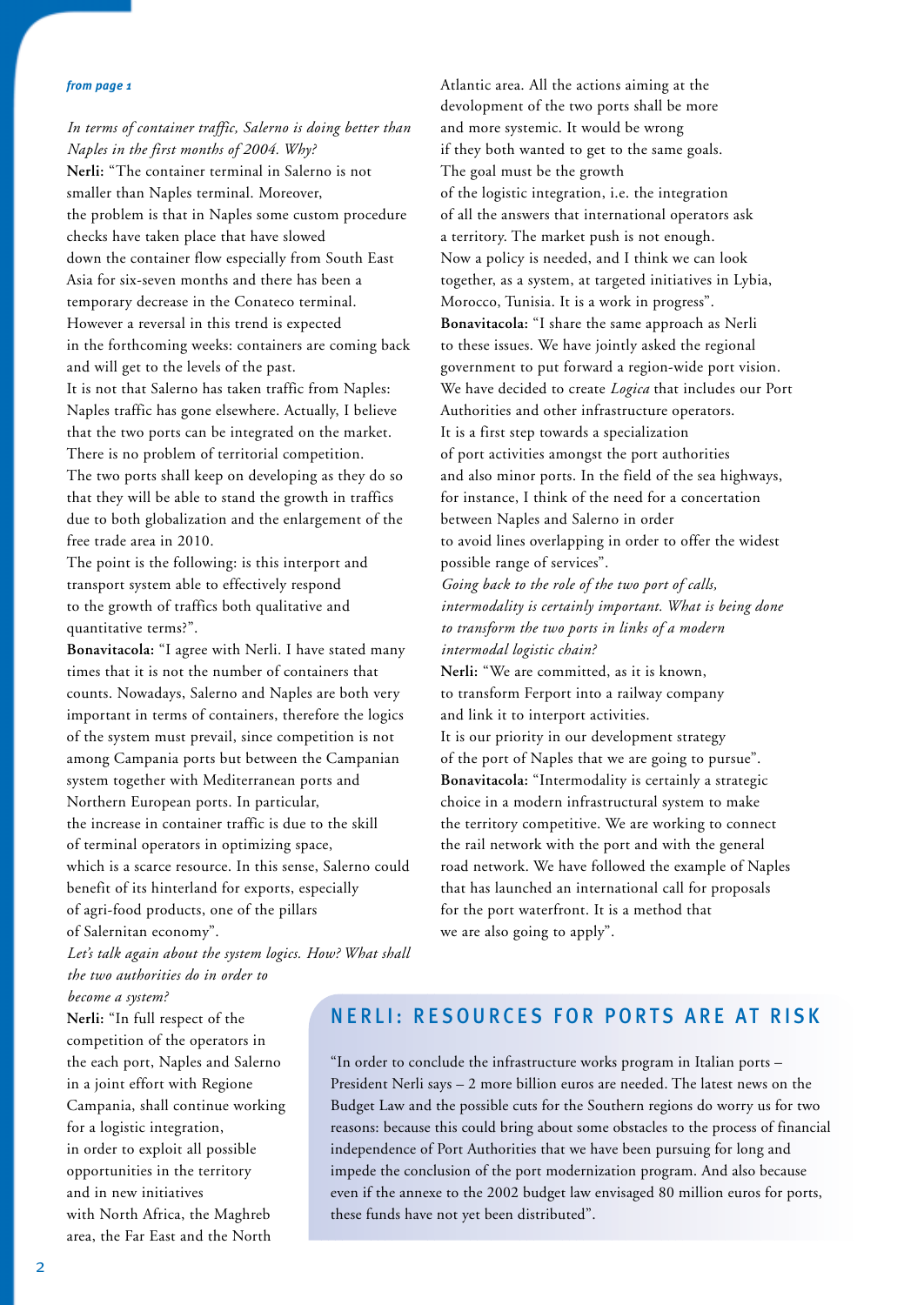



## *Ideas and proposals put forward by terminal operators*

# **After all these breakthroughs, the problems still waiting for solutions shall be tackled**

#### *Round table organized by E.L.*

The first cycle of round tables organized by *Port of Naples* ends with a meeting of the main representatives of the different industries in the port. There are Erick Klingenberg, President of Assoagenti, representing tourism, Roberto Bucci, President

of Terminal Flavio Gioia, for trade, and the General Manager of Franco Pecorini representing the short sea shipping sector. *Let's assess the changes occurred in port during these years from your respective points of view*

**Pecorini:** "For many years only few and limited changes have taken place. Port management was

*Erick Klingenberg and Roberto Bucci*

essentially based on ordinary day-to-day administration with no development plan. Recently, anyway, a deep change has been observed. The privatization of the terminal and the docks, the change in the port logistics, the reorganization of port activities are deeply modifying the face and function of the port". **Bucci:** "The port of Naples, with all its constraints, cannot rapidly adjust to traffic needs. That is why I think it paramount the Port Authority keeps constant relationships with the entrepreneurs because when there is a lack of space the best result can only be obtained through the cooperation of all the stakeholders. The port is strenghtening its infrastructures, is able to increase traffics and coordination is even more necessary".

*to be continued on page 4*

### *Security as a priority goal*

# **A complex system to defend the port**

### *by Ugo Vestri*

On July 1st the new rules of the International Ship and Port Facility Security Code (ISPS code) have come into force. Ships navigating international waters and port terminals shall comply with special measures aiming at increasing defense against potential aggressions.

Ports have adapted their procedures for gate control and terminal area surveillance to the new regulation also in compliance with a EU regulation approved on March 31st 2004 which is based on ISPS code rules. These measures are based on the control of the access to terminal areas, on the identification of limited access areas, on the control of handled cargos and supplies to vessels and on the implementation of a new organization of security, so as to counter potential attacks according to three risk levels. According to ISPS code rules, the actual implementation of security rules is up to national authorities to be identified as entities competent for approval and drafting of security plans. The Port Authority has started its work of assessment of risks in and for the terminal equipment, submitting plans to Harbour Master Office for approval. A contracting company has been charged with a project to increase security standards in the port. This study/project is being finalised. For its implementation, cameras, telecom systems, goods inspection systems, passenger control systems shall be purchased. The protection of the terminal area against any criminal or terrorist attack will increase.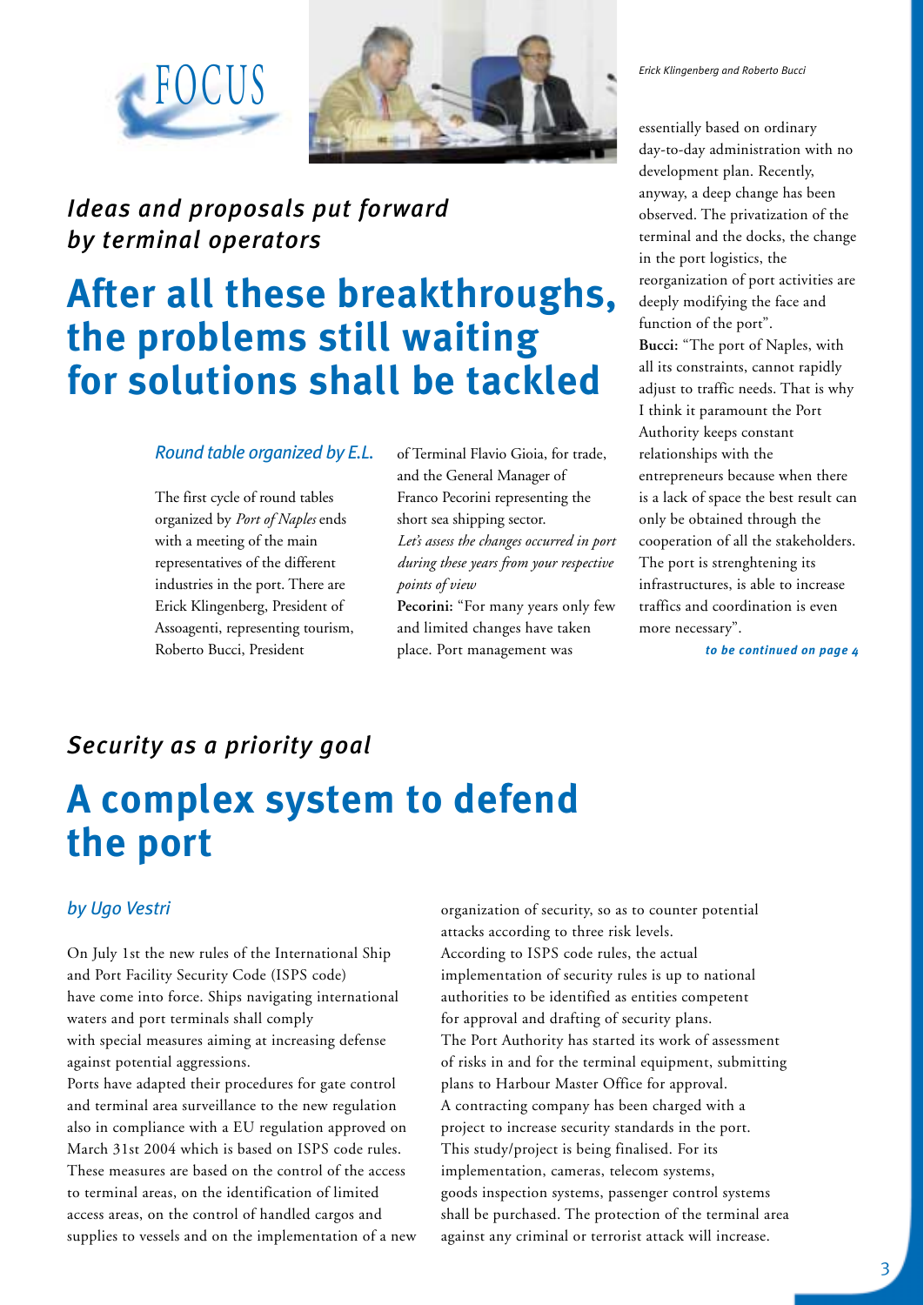

## *Ideas and proposals put forward by terminal operators*

# **After all these breakthroughs, the problems still waiting for solutions shall be tackled**

#### *from page 3*

FOCUS

**Klingenberg:** "The changes taking place in Naples during these years depend on traffic changes. The problem is that the port of Naples, as it happens in all historical ports, has few possibilities to expand. The mistake made in the past in the Master Plan is the focus on the East side. This choice has always hampered the acquisition of new spaces and traffics. The port has changed because it has tried to follow changes in traffics and ship



*Erick Klingenberg* dimensions…". *Mr Klingenberg, do you think different choices should have been made to allow for a bigger development in the East side. And how, considering the pressure of the city?*  **Klingenberg:** "The last Master Plan,

which is about to be approved, envisages one single dock to the East. They were three in the previous one, if I'm not wrong. We need dock space and quais. Where can we get them? Not in the West side, because we are opening to the city there. In my opinion the expansion

should be possible in the industrial area, in San Giovanni". *The Port Authority plays a key role in the port development. Port entrepreneurs, anyway, are paramount as far as traffic increase is concerned. What is your contribution in this sense?* **Klingenberg:** "To brokers goes the credit for cruise traffic growth in Naples. Under the current presidency, and the previous one, the promotion of the port started, but the main actors of the acquisition of new traffics in the cruise and container sector have been and are brokers. Maybe only MSC did without brokers since they chose the Port of Naples for their headquarters because of their origins, but all the other shipowners are now inside the port thanks to our constant daily work".

**Pecorini:** "Tirrenia is a historical presence in the port of Naples. It is the oldest maritime company operating in this port. The Napoli/Palermo line is the oldest one, it dates back to the period of the Bourbons kings. There is no doubt that the Port Authority is being very cooperative with Tirrenia. And let me say that together with another company, Tirrenia have created a new company for the

*The round table*

ferry terminal. And the Port Authority has encouraged this entrepreneurial initiative helping to overcome the many obstacles encountered. Funds have been granted to enlarge the Carmine dock and this is value added to the company".

**Bucci:** "Let's make the example of the Flavio Gioia terminal. As you know, the Port Authority has financed the dock enlargement but the Terminal Flavio Gioia company has also given funds, showing their will to participate in the works necessary to renovate the quais and improve the draught.

Works are now being finished and we hope we can keep the current traffic level and to acquire new market shares, too. Competion is harsh, of course, and we are small, but we are fully committed to improve our quality performance to be accepted as a terminal at an international level".

*What is the role the Port Authority has payed in favouring development and what more could be done?* 

**Pecorini:** "The current Port administration aims at creating opportunities of development of traffics and new initiatives for shipbuilding and services in general. Conversely to the past, nowadays the Port Authority is a development factor since it must create the good conditions for a growth of all port industries. In the past, management was merely a technical issue aiming only at building infrastructures". **Klingenberg:** "Under this presidency the Port Authority has taken back its role of control and coordination of the activities. The problems we have are not due to the Port Authority but to the country as a system which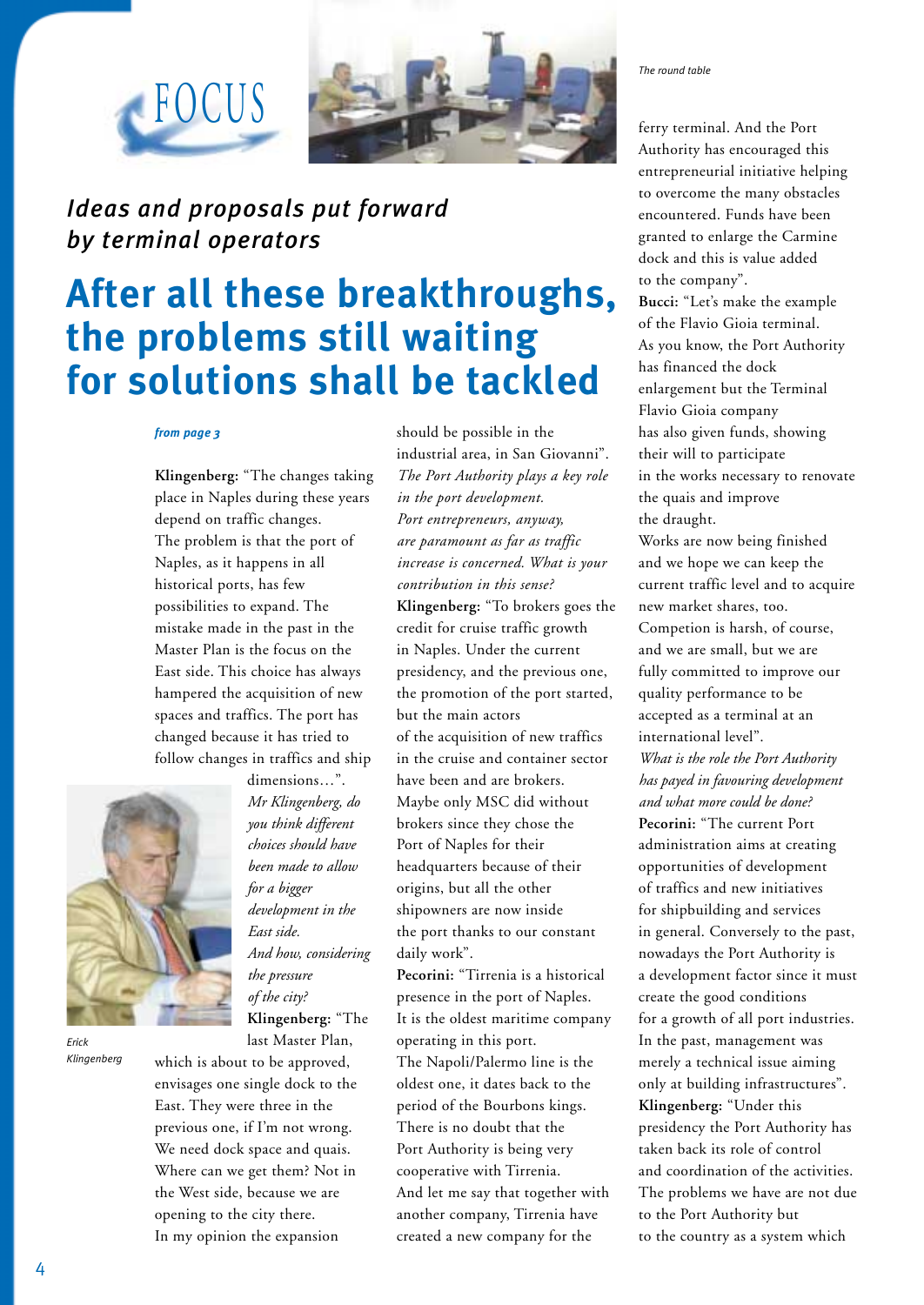does not grow rapidly enough for a port. In my opinion the system should change, we should lobby so as to modify Act 84/94 in order to accelerate procedures and make decisions made inside a Port Committee binding for authorities". **Bucci:** "Klingenberg is right.

One cannot change overnight, but entrepreneurs may change in their will to cooperate. In this sense, the Port Authority shall not only play its role of State representative but also a political role of coordination of company interests in order to give a valuable service to international customers".

*Franco Pecorini*

*The port of Naples can boast significant increases in almost all the sectors. Are these positive results in terms of traffic enough to think our port is growing or are other factors to be taken into consideration?*

**Klingenberg:** "In general ports are growing because of European and national choices. The port of Naples is growing but it will remain small as compared to its potential. E.g. in the cruise sector we are thinking of leaving liners moored in the bay because docks will never be sufficient despite all development plans".

*The system is the answer, Mr Klingenber. I mean the bay, the ports of Castellammare, Torre Annunziata.*

**Klingenberg:** "A system already exists in the cruise sector because Naples interacts with Sorrento, Capri and other tourist resorts in the Bay. In the trade sector I do not think there is any alternative to the transfer of the competences of the port of Naples and the Port Authority to minor ports that



effectiveness and the preservation of employment levels. When there is space everything is easier. When there is no space quality is what counts".

**Pecorini:** "Going back to your previous question, as to the sector I work in, I must say that the Port Authority has played and plays an important role of support. The port of Naples ranks among the best ones in terms of connections with the main islands, offered by several companies. The Naples Port Authority has paid attention to short sea shipping and sea highways, succeeding in obtaining good results in a short time. This is worth considering if you think this fits in the European project of development of transport network both at EU and national level. This has huge fallouts in terms of energy consumption reduction, environment safeguard and protection and road accident reduction".

*Lack of space is a big issue. Will the construction of the Nuovo Terminal di Levante, in your opinion, solve the space prolem in the field of container traffic?* **Klingenberg:** "With the Nuovo Terminal di Levante we will get out of the emergency. The port of Naples has huge potentials not only in container and passenger traffic but also in ferry traffic and short sea

shipping. My question is anyway always the same: where do we find the necessary space?".

**Bucci:** "Very big terminals are under construction in the Mediterranean basin, therefore the new terminal will nor solve the problem. That is why it is important that the port of Naples is established as a top quality port offering high level services". *They talk about a revision of Act 874/94, the law reforming ports. What are the necessary changes, in your opinion, and why?* **Pecorini:** "Considering that since 1994 the number of Port Authorities has grown from 18 to 25, it is necessary to block this phenomenon. Port Authorities are justified in realities with high traffic flows, otherwise too heavy a weight is put on operators and customers. I'm in favour, at least in principle, of a bigger budgetary autonomy thanks to mooring

taxes and taxes on loaded and unloaded cargos". **Bucci:** "I think we should get the best of the law since the port must live with the city. The needs for enlargement can only be met through no-stop dialogue".



*Roberto Bucci*

**Klingenberg:** "Act 84/94 is a good law. The main point for me is that ports with Port Authorities are more independent of political powers of local authorities. The port is an entity that needs short reaction times. That is why Port Committees must be made more autonomous. For examples dragging. It is a deadlock because too many opinions have to be listened to".

> *We thank Fiorinda Corradino for her cooperation*